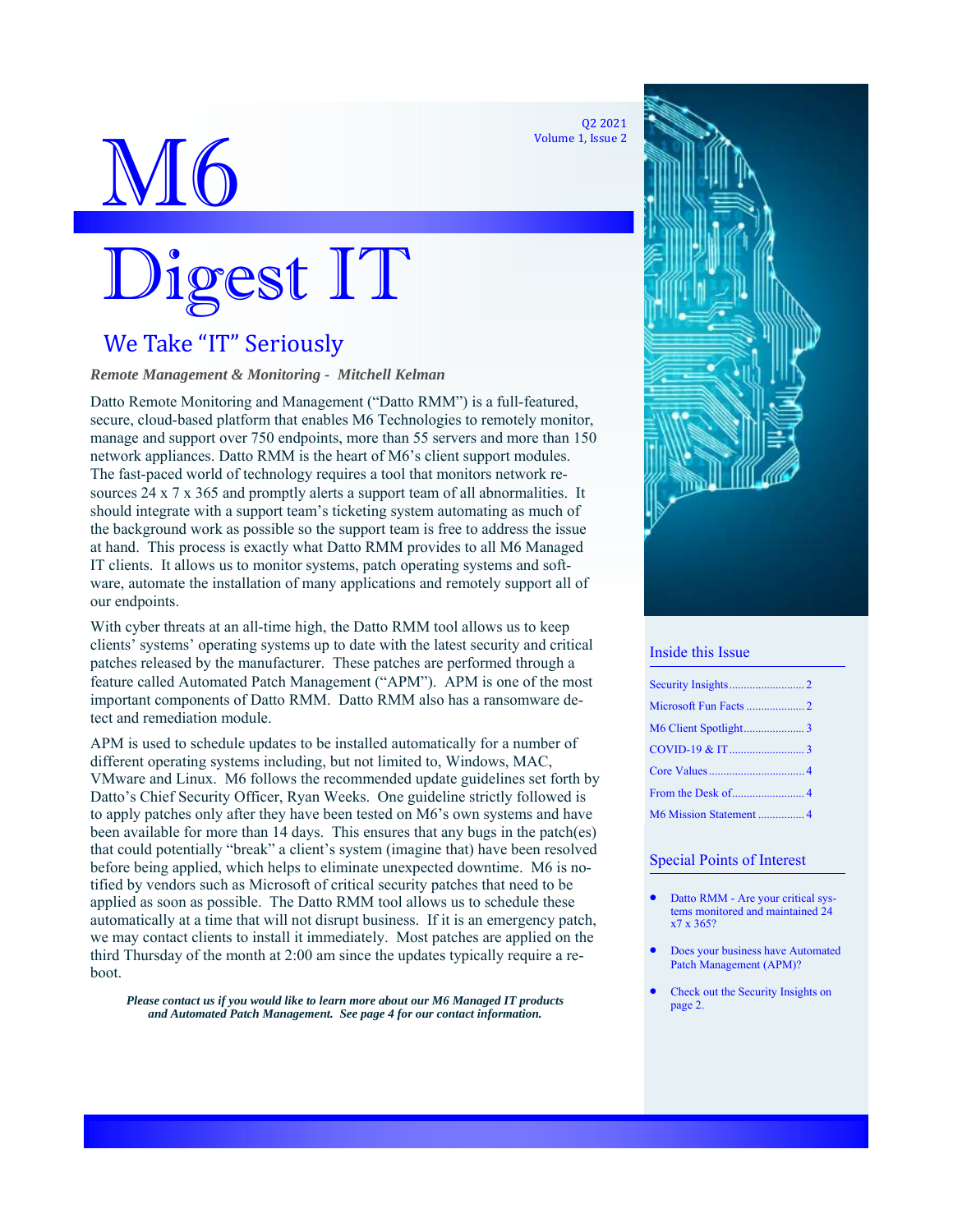## Security Insights

Nick DeRose and Bill Mulcahey have been exhaustingly working on security policies and procedures for M6. Their work is guided by CIS (Center for Internet Security) Controls V7.1 and a group of peers that meet weekly to discuss concepts and issues.

The work is tailored towards our business, but once "our house" is in order our goal is to offer this service to our clients.

Many of you may have inquired about cybersecurity insurance for your businesses and may have also perused an application. Wow, can that make your eyes glaze over with confusion!

This work helps us identify all of our network resources, search and scan for issues and vulnerabilities, plan for and enact remediation and document and monitor everything found.

This is the frontline battleground against cyber criminals! Give us a call if you're interested in more information or if you just want to see how Nick and Bill are doing!

## **Business Cybersecurity Fundamentals** Center for Internet Security (CIS) Controls - V7

## **CIS Top 20 Controls - V7.1 Controls 1 - 6**

M6 Technologies is working on the first six of the CIS top twenty controls. These are considered the foundational controls on which the remaining fourteen will reference. We have implemented two of the controls and are working on two more. Our goal of implementing the first six controls in one year is still on target.

**1.** Inventory and Control of Hardware Assets.

**2.** Inventory and Control of Software Assets.

**Why?** You can't protect something if you don't know about it.

**3.** Continuous Vulnerability Management.

**Why?** Information on vulnerabilities needs to be acquired, assessed and remediated to minimize the attack vector window.

**4.** Controlled Use of Administrative Privileges.

**Why?** Pretty self-explanatory. Use of administrative users should be highly restricted and

#### *10 Fun Facts About Microsoft*

- 1. Microsoft's first name was Micro-soft, a portmanteau of "Microcomputer" and "Software."
- 2. The Microsoft Sound (Windows 95) was composed by a gentleman that worked with the likes of David Bowie and U2.
- 3. Free soft drinks are available to all staffers; milk and orange juice are the top choices!
- 4. Employees call themselves "softies." Their average age is 38 and the US workforce is 76% male.
- 5. On an employee's anniversary of employment they are expected to bring in one pound of M&Ms for each year they've worked.
- 6. The favorite food of softies is...Pizza!
- 7. Microsoft is one of the largest corporate collectors of artwork, 5,000 pieces of all types of art.
- 8. Here are a few of their interview questions; Why are manhole covers round? How would you design a coffee maker for astronauts? The idea is to get the candidate to think creatively!
- 9. The company holds over 10,000 patents ranking them as one of the top five patent owners in the U.S.
- 10. The campus is booming with bunnies! Legend has it they were no longer wanted Easter gifts that were dropped on their campus and they do what bunnies do best...make more bunnies!

monitored. An administrative user accessed by an intruder or cyber criminal can wreak havoc on all network resources.

**5.** Secure Configuration for Hardware and Software on Mobile Devices, Laptops, Workstations and Servers.

**Why?** Securely configured hardware and software on all of your network resources strengthens your businesses against cybersecurity threats.

**6.** Maintenance, Monitoring and Analysis of Audit Logs.

**Why?** Analyzing this information will help you detect, understand or recover from an attack!

Don't be scared, be prepared. Now is the time to strengthen your security posture. Give us a call.

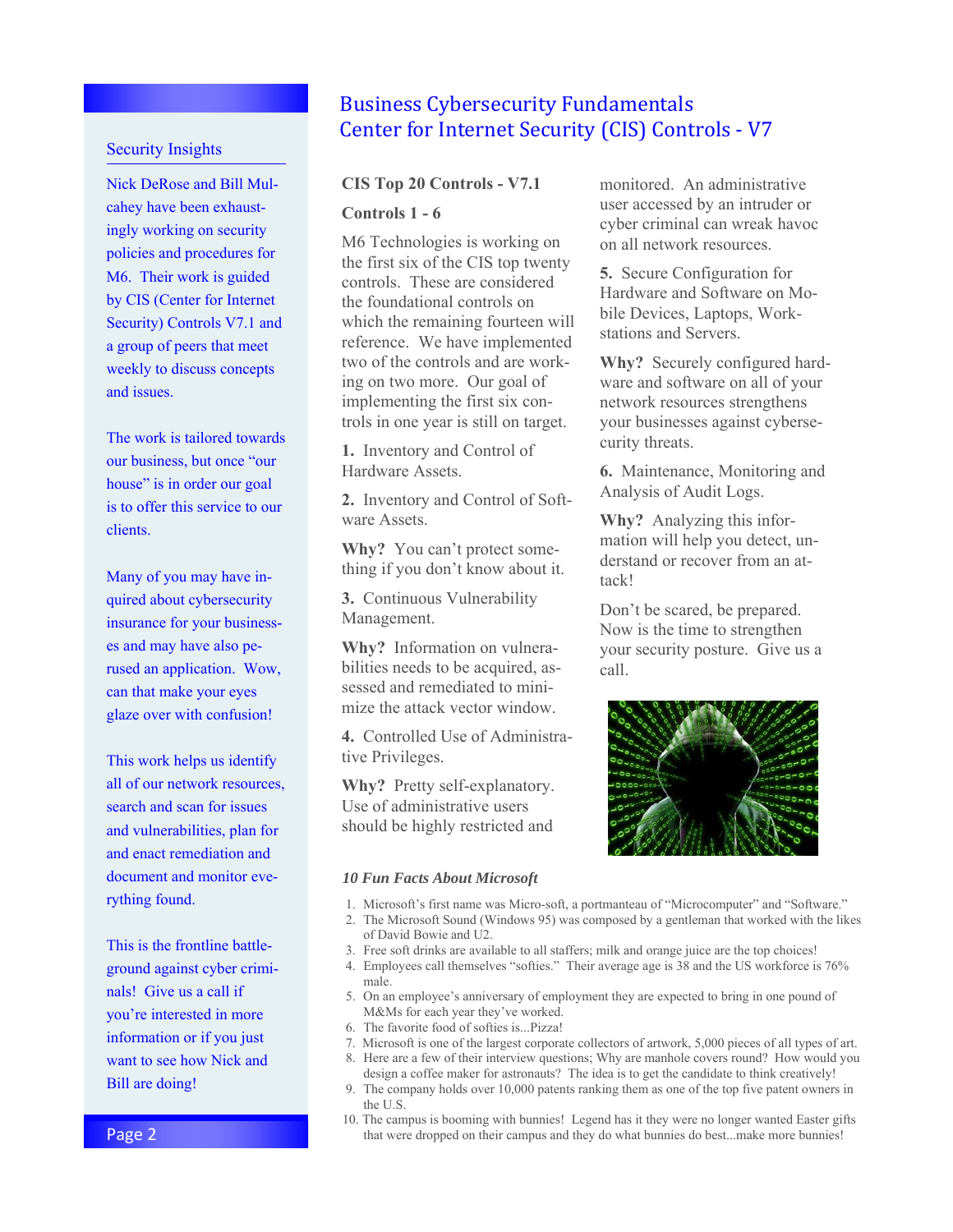# M6 Client Spotlight

## How COVID-19 has Affected IT

We are soooo tired of anything COVID right now as we are sure many of you are. But we thought it would be interesting to look back and see how things have changed in IT since early 2020.

The pandemic transformed online shopping and robot deliveries from a nice-tohave idea to a must-have idea. In fact, some bars continued to offer happy hours through online purchases and deliveries to their customers homes! You could also 'Zoom" into the bar's virtual space to enjoy friendship with other happy hour participants.

Digital and contactless payment exploded as it was initially thought cash might carry the virus. Unfortunately, it is estimated that more than 1.7 billion "unbanked" people don't have access to the IT tools and the Internet to participate in this form of commerce.

Working remotely has always sounded great and has now been forced upon many people, but consider some of the top issues the remote work force has reported: 20% report poor collaboration and communication among colleagues, 20% report extreme loneliness or sadness, 18% indicate they have difficulty "unplugging" and 12% can't concentrate due to distractions at home. Other issues include staying motivated, reliable WiFi, taking vacations and digital readiness. Some folks are ready to return to some sort of normalcy!

Mental health apps for your smart phones and tablets may help with the anxiety caused by social distancing and isolation. They may also help you get better sleep and increase your ability to focus. Check out the "Develop Good Habits" site at https://www.developgoodhabits.com/bestmindfulness-apps/ for their "15 Best Mindfulness and Meditation Apps." Definitely a useful form of IT.

## **Vogel Holding, Inc.**

A Waste Hauling, Recycling and Environmental Services Company

Vogel Holding, Inc. is one of eleven M6 clients that have



been on board since our inception in 2001. Since that time they have grown from a three company environmental services business to an eleven company business with seventeen locations.

The family run business was created by Edward L. and Margaret Vogel back

in 1958 with a single truck and was named Vogel Disposal. "Inside information" has it that Mrs. Vogel (Margaret) drove their pickup truck while Mr. Vogel (Ed) rode in the back collecting the trash! The original office was in their family home with Mrs. Vogel providing support to their customers on a contraption called a rotary phone - on a shared line. The couple continues to work together at their Mars, PA loca-



tion. The company truly remains a family run business as Margaret and Ed's two sons and two daughters are involved in helping run the business.

I find Vogel Holding to be one of our most interesting clients. The landfill they run produces natural gas from trash! The natural gas is used to fuel their growing fleet of CNG (Compressed Natural Gas) trucks or can be pumped in to a pipeline to be used by natural gas utility companies. CNG burns cleaner than diesel fuel so they're doing their part to keep our air clean and save our earth. The methane from the landfill can also power a generator that produces electricity for the landfill's Evans City, PA location. It is fascinating to think that the garbage we throw away is powering the trucks that pick it up!

Thank you Mr. & Mrs. Vogel for your years of support and confidence in M6 Technologies. We truly appreciate all you have done for us!

## **This quarter's comic!!!**